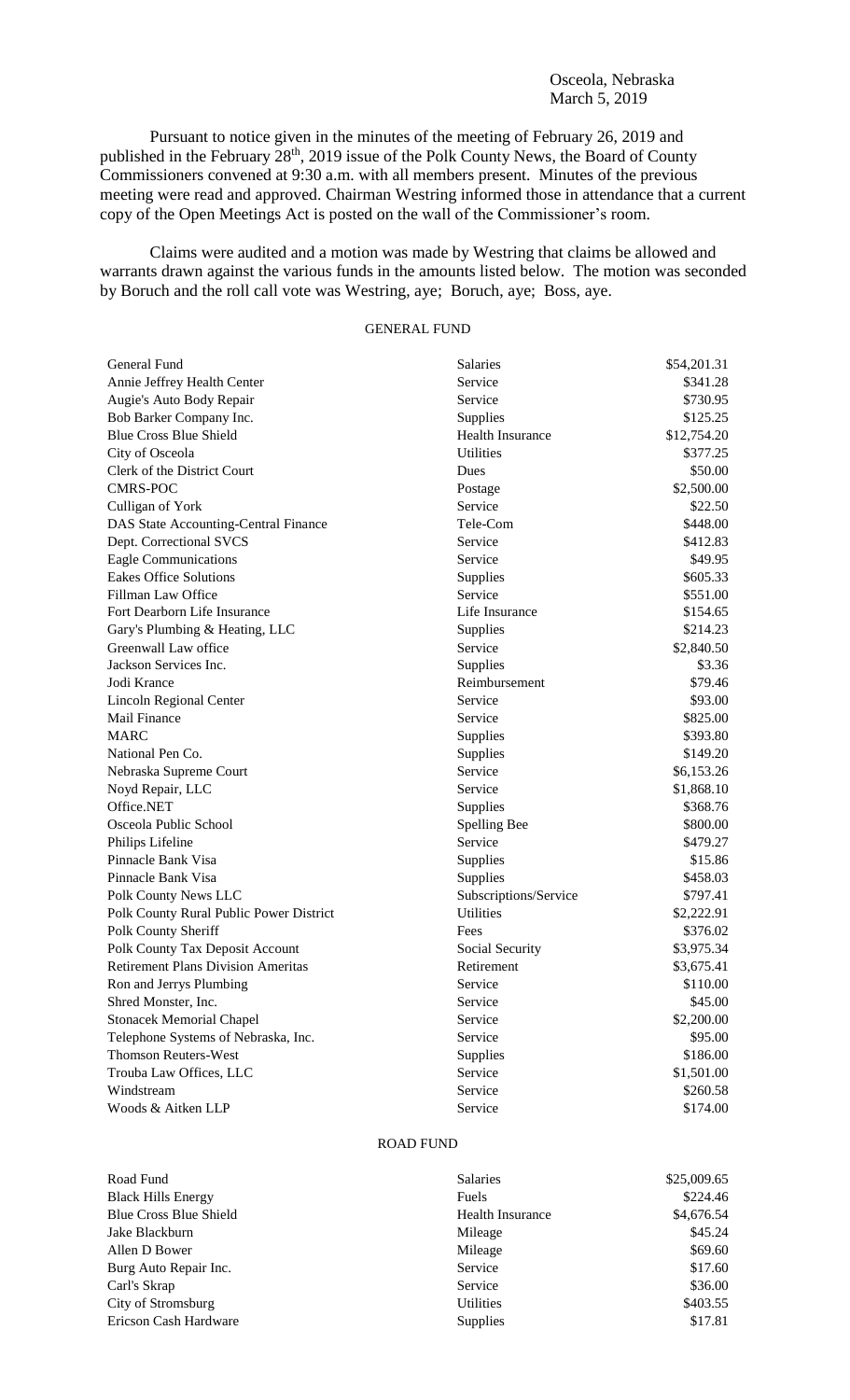| <b>Filter Care</b>                        | Service                   | \$63.20    |
|-------------------------------------------|---------------------------|------------|
| Fort Dearborn Life Insurance Co.          | Life Insurance            | \$82.40    |
| Gary's Plumbing & Heating, LLC            | <b>Supplies</b>           | \$8.99     |
| Osceola Implement & Supply Inc.           | <b>Supplies</b>           | \$55.49    |
| Overhead Door Co of Columbus              | <b>Supplies</b>           | \$381.58   |
| Polk County Rural Public Power District   | <b>Utilities</b>          | \$420.81   |
| Polk County Tax Deposit Account           | Social Security           | \$1,880.03 |
| Polk Machine and Supply                   | <b>Supplies</b>           | \$49.78    |
| <b>Retirement Plans Division Ameritas</b> | Retirement                | \$1,620.65 |
| Road Builders Machinery & Supply Co.      | <b>Supplies</b>           | \$457.94   |
| Shelby Auto Clinic                        | <b>Supplies</b>           | \$665.15   |
| Shelby Lumber Co. Inc.                    | Service/Supplies          | \$66.43    |
| Dan Theis                                 | Reimbursement             | \$201.50   |
| Village of Shelby                         | <b>Utilities</b>          | \$88.15    |
| Windstream                                | Service                   | \$172.70   |
| Zee Medical Service                       | Supplies                  | \$37.50    |
|                                           | <b>SENIOR CENTER FUND</b> |            |
| Senior Center Fund                        | <b>Salaries</b>           | \$1,480.00 |

| Fort Dearborn Life Insurance              | Life Insurance               | \$4.15     |  |
|-------------------------------------------|------------------------------|------------|--|
| Polk County Social Security               | Social Security              | \$113.22   |  |
| <b>Retirement Plans Division Ameritas</b> | Retirement                   | \$86.40    |  |
| INHERITANCE TAX FUND                      |                              |            |  |
| Fritz Valuation & Appraisal, LLC          | Fees                         | \$4,580.00 |  |
| MIPS Inc.<br><b>Computer Expenses</b>     |                              | \$464.68   |  |
|                                           | 911 EMERGNCY MANAGEMENT FUND |            |  |

| Windstream                                  | Service          |          |  |
|---------------------------------------------|------------------|----------|--|
| <b>WEED FUND</b>                            |                  |          |  |
| James Carlson                               | Reimbursement    | \$40.00  |  |
| <b>Constellation Newenergy Gas Division</b> | <b>Utilities</b> | \$104.26 |  |
| Gary's Plumbing & Heating, LLC              | Supplies         | \$26.02  |  |

Polk County Rural Public Power Dist. Utilities  $$59.90$ 

The following fees for the month of February were earned by the various offices and submitted to the County Treasurer. County Treasurer receipts show fees earned were credited to the appropriate county funds.

| Dwaine Ladwig, Sheriff        | \$1,189.46 |
|-------------------------------|------------|
| Debra S. Girard, County Clerk | \$2,799.90 |

The County Jail Report for the month of February was reviewed by the Board and approved.

Jon Roselund, the Hall County Emergency Manager, met with the Board to discuss the proposed addition of the Grand Island Emergency Center (an joint entity of Hall County and the City of Grand Island) as a member of the East Central 911 Region and as an additional party to the 911 Emergency Communication Equipment Sharing Agreement. A motion was made by Boruch to approve the addendum to the original agreement and thereby adding the Grand Island Emergency Center as a member of the East Central 911 Region and as a party to the original equipment sharing agreement. The motion was seconded by Boss and the roll call vote was Boruch, aye; Boss, aye; Westring, aye.

Jon Eller and Gene Schlesinger withdrew their appointment to discuss communications after the Board's agenda was set.

Sheriff Ladwig provided an update to the Board regarding the conditions of the highways in the county during and after recent storms. The recommendations from the County Safety Committee regarding courthouse security cameras, employee parking, handicapped parking stalls near the base of the courthouse ramp, additional AED's for the courthouse, and warning signs for the motorgraders were also discussed. Highway Supt. Theis was also present and reported he is